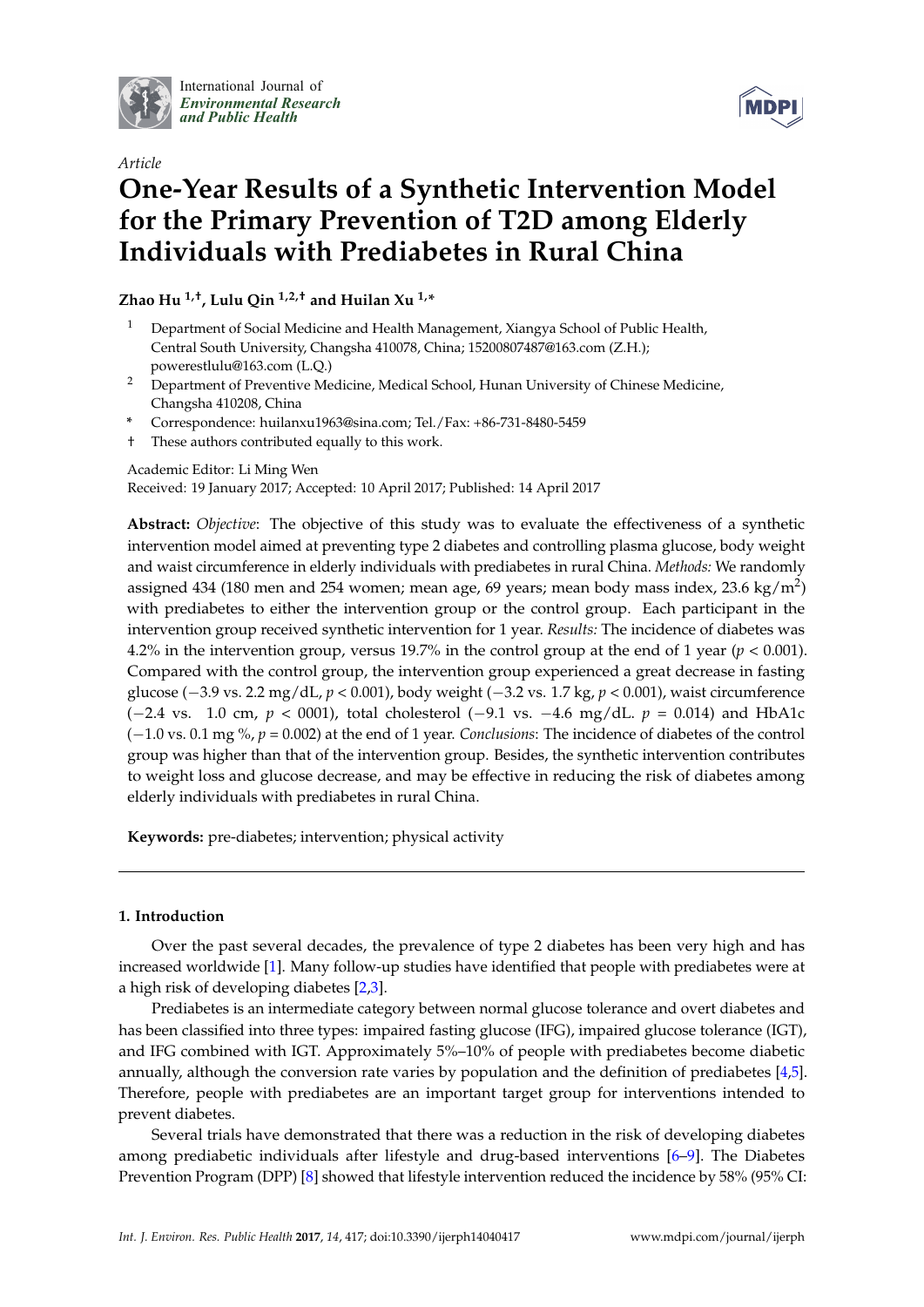48% to 66%) after 2.8 years of continuous intervention for prediabetes. The Finnish Diabetes Prevention Study (DPS) [\[9\]](#page-11-2) found that the cumulative incidence of diabetes was 11% (95% CI: 6% to 15%) in the intervention group and 23% (95% CI: 17% to 29%) in the control group after four years of lifestyle intervention for IGT. Similar results were obtained in other studies, such as the Malmo study [\[10\]](#page-11-4) in Sweden and the Indian Diabetes Prevention Program [\[11\]](#page-11-5). In addition to reducing the incidence of diabetes, they also reduced the risk of adiposity. Weight loss was the dominant predictor of a reduced diabetes incidence. Some studies demonstrated that target weight reduction interventions could reduce the diabetes risk. For example, Hamman et al. showed that there was a 16% reduction in risk for every kilogram of weight loss after adjusting for changes in diet and activity [\[12\]](#page-11-6), and a study published in 2013 showed that IGT patients with ≥5% weight loss at one year had a 65% lower incidence of T2D (HR 0.35, 95% CI: 0.22 to 0.56) [\[13\]](#page-11-7).

However, most of these studies were conducted in resource-intensive settings [\[14\]](#page-11-8) with selected volunteers, and translation studies have been implemented in real-life settings to evaluate their effectiveness. These studies focused on the long-term effects of the approaches on the prevention of diabetes and metabolic syndrome, but these interventions may not work in some other areas, especially in rural areas, due to differences in the social, economic and cultural forces [\[15\]](#page-11-9).

In China, it is estimated that more than 92.4 million adults have diabetes and 148.2 million adults have prediabetes [\[16\]](#page-11-10). The occurrence of diabetes and prediabetes increases with increasing age. Almost 20.4% and 25.0% of the elderly (age 60 years and above) have diabetes and prediabetes, respectively, in China [\[16\]](#page-11-10). It has been demonstrated that prediabetes is likely to progress to diabetes within 10 years without timely and effective intervention [\[17\]](#page-11-11).

To date, the effectiveness of interventions for the prevention of diabetes has not been investigated among the elderly in rural China. In the Da Qing IGT and Diabetes Study [\[18](#page-11-12)[,19\]](#page-11-13), the age of the study subjects was 45 years old on average, and the study was conducted in an industrial urban area. The results of that 20-year study may not be applicable to a rural population because urban residents have a higher prevalence of prediabetes owing to their different economic and social conditions. Moreover, the authors have stated that further studies are needed in other ethnic and socioeconomic groups to identify the most appropriate intervention strategies. We, therefore, conducted this study in rural prediabetic elderly residents to explore whether a synthetic intervention model can reduce the incidence of diabetes and to improve the metabolic outcome.

# **2. Materials and Methods**

#### *2.1. Research Design*

A randomized controlled trial had been conducted in the rural areas of Yiyang City of Hunan Province (China) from April 2015 to July 2016. Subjects who were diagnosed as prediabetic were aged 60 years and above. This was a community-based prospective study and the study groups were classified as followed: (1) Control group: prediabetics who were given standard health advice; (2) Intervention Group: prediabetics who were given an intense synthetic intervention. This study was approved by the IRB of the Chinese Clinical Trial Registry (No. ChiCTR-IOR-15007033).

#### *2.2. Sample Size*

According to the sample size estimation formula for individual randomized controlled trials, a previous literature [\[19\]](#page-11-13) and the results of our preliminary test ( $α = 0.05$ ,  $β = 0.20$ ,  $p_1 = 11\%, p_2 = 3\%)$ , a total of 158 participants were needed in each group:

$$
N = \frac{\left[Z_{\alpha}\sqrt{2\overline{p}\left(1-\overline{p}\right)} + Z_{\beta}\sqrt{P_1\left(1-P_1\right) + P_2\left(1-P_2\right)}\right]}{\left(p_1 - p_2\right)^2}
$$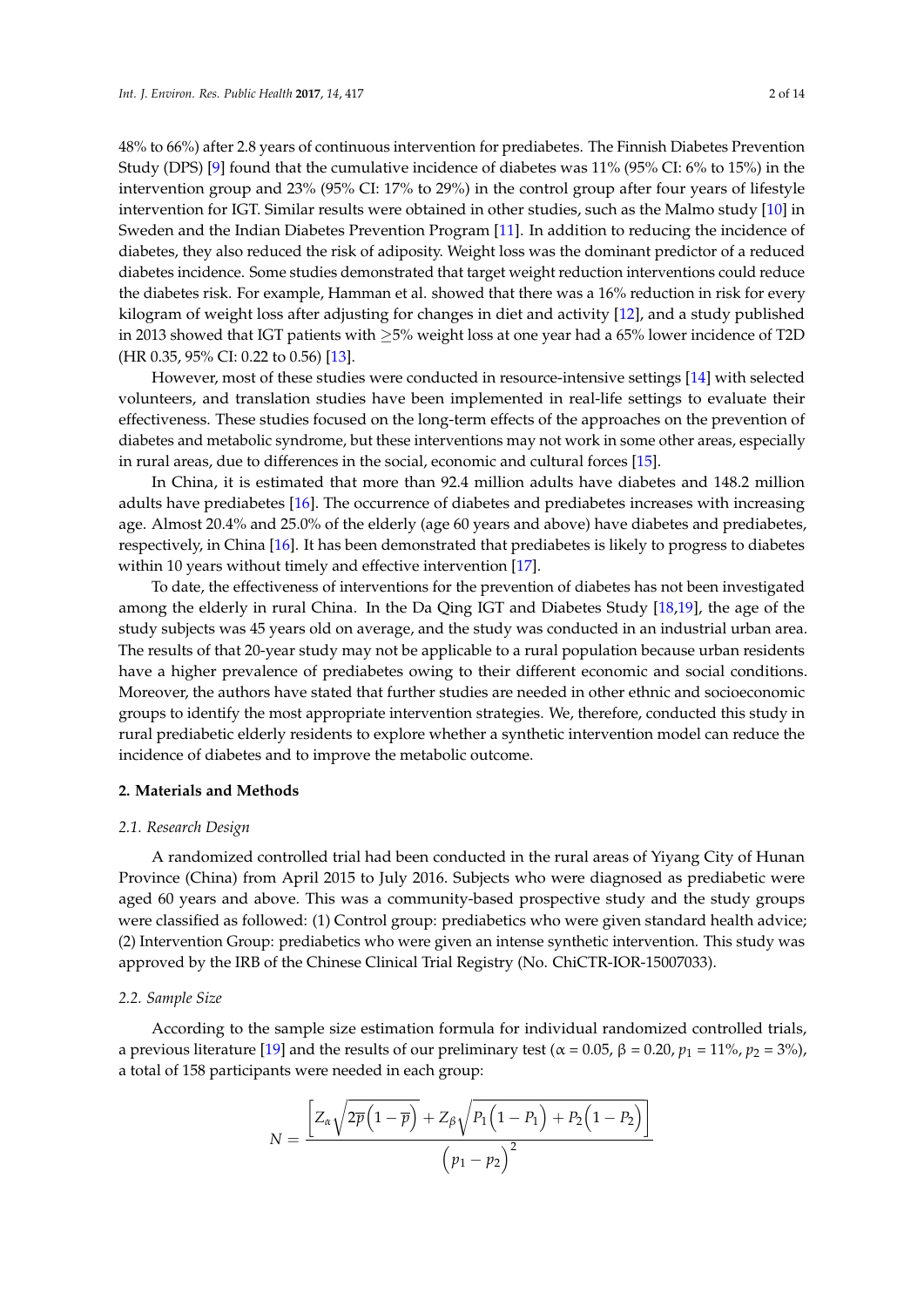This study population were prediabetics aged 60 years old and over living in rural areas in Yiyang City of Hunan Province. To select a representative sample of prediabetic elderly, a screening program was carried out on the elderly population in Yiyang City. A multistage cluster randomized sampling method was used. In the first stage, sampling was stratified according to geographical characteristics,

and two out of six counties were selected. In the second stage, two out of 11 townships, and two out of nine townships were randomly selected. In the third stage, 25% of the rural villages were randomly selected from each chosen township (each township contains 30–50 villages). All households with elderly individuals in each selected villages who had lived in the area for 3 years or longer were eligible to participate prediabetes screening. Those with severe physical and mental illness were excluded from the screening. Individuals who had diabetes were also excluded from the screening. Participants were diagnosed as prediabetic by using oral glucose tolerance tests (OGTT). The diagnostic standards for prediabetes as stated in the 1999 WHO criteria [\[20\]](#page-11-14) were used and subjects were categorized into three groups: (1) IFG group: fasting plasma glucose of 6.1–7.0 mmol/L (110–126 mg/dL) and a 2-h post-glucose load of <7.8 mmol/L (140 mg/dL); (2) IGT group: fasting plasma glucose of 6.1 mmol/L  $(110 \text{ mg/dL})$  and a 2-h post-glucose load of 7.8–11.1 mmol/L  $(140-200 \text{ mg/dL})$ ; (3) IFG+IGT group.

More details of the screening procedure and participant characteristics have been described elsewhere [\[21\]](#page-11-15). In brief, 2144 elderly took part in the OGTT and 461 elderly individuals had prediabetes. For many reasons, 27 prediabetic elderly were not investigated or refused to take part in the subsequent study, so finally, 434 prediabetics from 42 villages were included in our intervention study.

#### *2.4. Baseline Measures*

To randomly assign the individuals with prediabetes to the intervention and control groups at baseline, a concealed random allocation method was used. A total of 434 prediabetic subjects were coded according to a random number produced by a computer. The subjects coded as odd numbers were assigned to the control group, while those with even codes were assigned to the intervention group. Finally, 220 prediabetic subjects were assigned to the control group and 214 prediabetic subjects were allocated to the intervention group.

The socio-demographic information of the 434 prediabetic subjects were collected at baseline by questionnaire and included their age, gender, marriage status, history of hyperglycaemia, family history of diabetes and education. The marriage status was classified as married or non-married. Non-married status included divorce, never-married, losing a partner and living together without a marriage certificate. A family history of diabetes was defined as being present in subjects whose first-degree relatives were diabetic. Education was assessed by asking the participants to select their highest level of education from the following choices: less than 1 year, 1–6 years and 6 years and above.

Food intake and physical activity were quantified at baseline and at each follow-up examination using a standardized interview. The interview covered food consumption over the last 12 months using the CNHS2010-F questionnaire, and the total caloric intake was assessed using the 24-h recall method, with a self-reported food intake frequency and portion size. In addition, the Diet Balance Index (DBI-07) was used to estimate whether they ate a balanced diet (DBI-07 score between 0 and 14). For physical activity, the International Physical Activity Questionnaire (IPAQ-Long version) was used to assess the sitting time and walking time, as well as metabolic equivalents (METs) of the participants during the past week.

The level of plasma glucose was measured using a hexokinase enzymatic method, and the serum lipid levels were assessed enzymatically with commercially available reagents in the biochemical laboratory of the primary care centre in each village. The level of HbA1c was assessed from a fingerstick capillary whole-blood sample using a DCA 2000 analyser. All laboratories had successfully completed a standardization and certification programme.

Anthropometric measurements were taken while participants were wearing lightweight clothing without shoes. Height was measured to the nearest 0.1 cm by using a stadiometer, and the weight was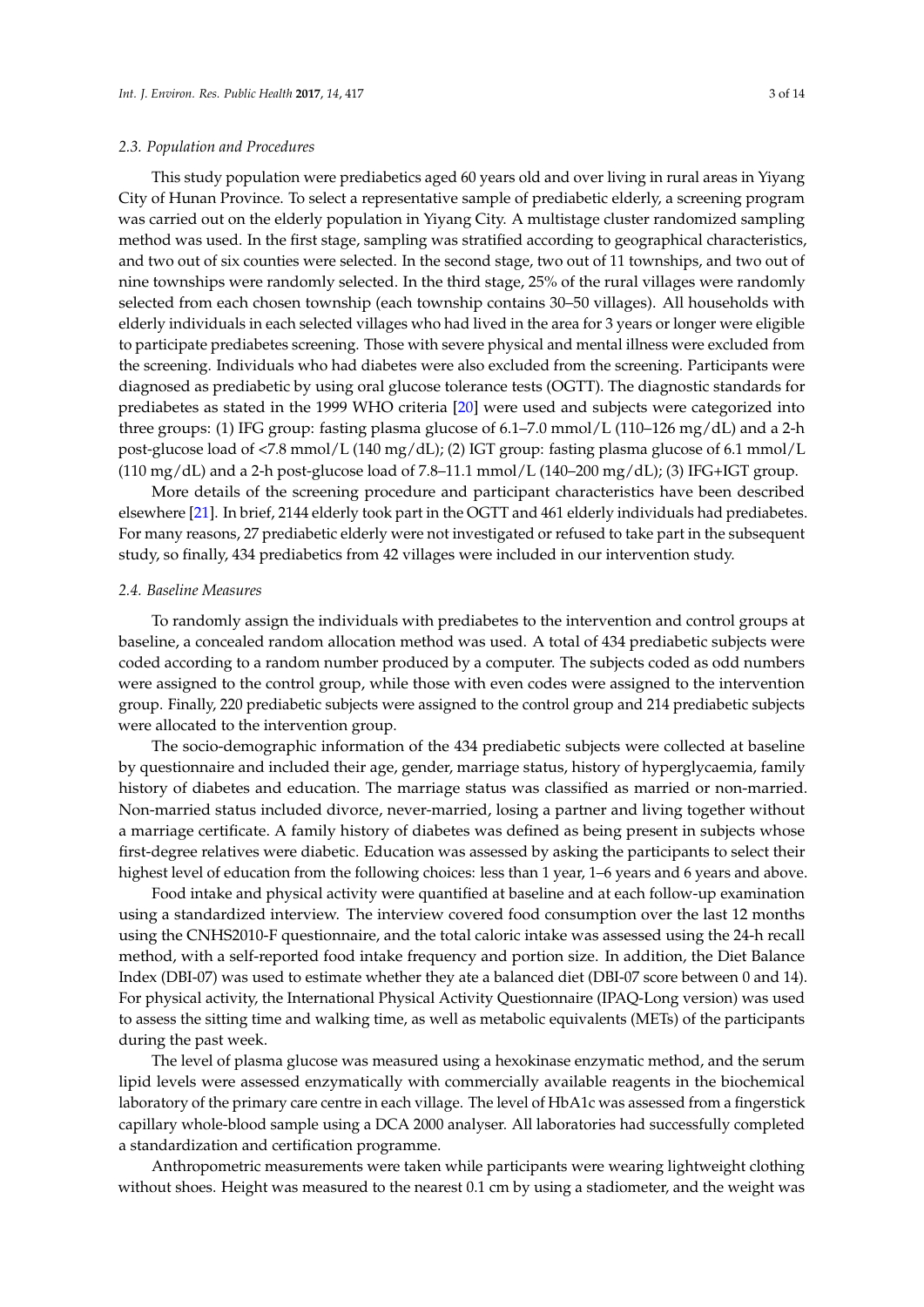measured using a Cardinal Detecto digital Scale to the nearest 0.1 kg. The body mass index (BMI) was computed as the weight in kilograms divided by the square of the height in metres (BMI = kg/m<sup>2</sup>). The waist circumference was measured to the nearest 0.1 cm by placing a non-stretching measuring tape horizontally around the participant's abdomen at the top of the iliac crest. All anthropometric measurements were taken twice and means were used in the analyses.

#### *2.5. Primary Outcome Measures*

The development of diabetes was the main outcome, and was determined by assessing the fasting glucose and 2-h plasma glucose level. The fasting glucose and 2-h plasma glucose levels were obtained before and after a 75 g oral glucose load, respectively. If the fasting glucose level was  $\geq$ 7.8 mmol/L and/or the 2-h glucose level was  $\geq 11.1$  mmol/L, then the OGTT test was repeated after 7–14 days. If the results met the standard again, the subject was considered to have reached an endpoint and was suggested to receive diabetes treatment. The OGTT and anthropometric measurements were performed with the same methods at the baseline examination and at intervals of six months.

# *2.6. Intervention*

An Intervention Study Team (IST) was established that included five public health professionals and a registered dietitian to ensure that the intervention was implemented. The team was trained before the intervention was carried out and was responsible for conducting the intervention group sessions and managing participants:

- (1) *Standard health advice (control group)*: Subjects were advised to stop smoking, limit the amount of liquor consumed, eat less animal fat and avoid a sedentary lifestyle. These objectives were repeatedly explained every six months by the IST.
- (2) *Synthetic intervention (intervention group)*: The synthetic intervention model was formulated through consultations with several experts (12 experts in total) and focus group discussions and included lifestyle education, lifestyle intervention, training for the Self-Monitoring of Blood Glucose (SMBG) and setting up a Help Each Other Group (HEOG) (Table [1\)](#page-3-0).

<span id="page-3-0"></span>

| <b>Time Interval</b>  | <b>Intervention Components</b> | <b>Intervention Content</b>                                                              |
|-----------------------|--------------------------------|------------------------------------------------------------------------------------------|
| 3 months              | Lifestyle education            | 1. Giving out diabetes knowledge manual and leaflets<br>2. Education curriculum          |
| 3 months              | Lifestyle intervention         | 1. Giving instructions about diet and physical activity<br>2. lifestyle counsel sessions |
| 3 months              | <b>SMBG</b>                    | 1. Training method of fasting glucose measurement<br>2. Reporting SMBG times             |
| At first intervention | <b>HEOG</b>                    | 1. Setting HEOG<br>2. Choose HEOG responsible persons                                    |

|  |  | Table 1. Synthetic intervention model. |  |
|--|--|----------------------------------------|--|
|--|--|----------------------------------------|--|

Lifestyle education: A diabetes knowledge manual and leaflets were designed by our group based on the "Chinese type 2 diabetes prevention guide" and were provided to intervention group participants and their family members every three months via the IST. A 60-min curriculum covering nutrition and physical activity, energy balance, health eating and diabetes knowledge was conducted in every intervention village every three months using a DVD series developed by the IST.

SMBG: Public health professions trained the prediabetic subjects in the intervention group regarding the correct methods to measure glucose by using a fingerstick glucose detector, which was provided by IST to every participant in the intervention group. They persuaded the participants to monitor their blood glucose of themselves (SMBG), and the subjects reported their measurements to the IST every month.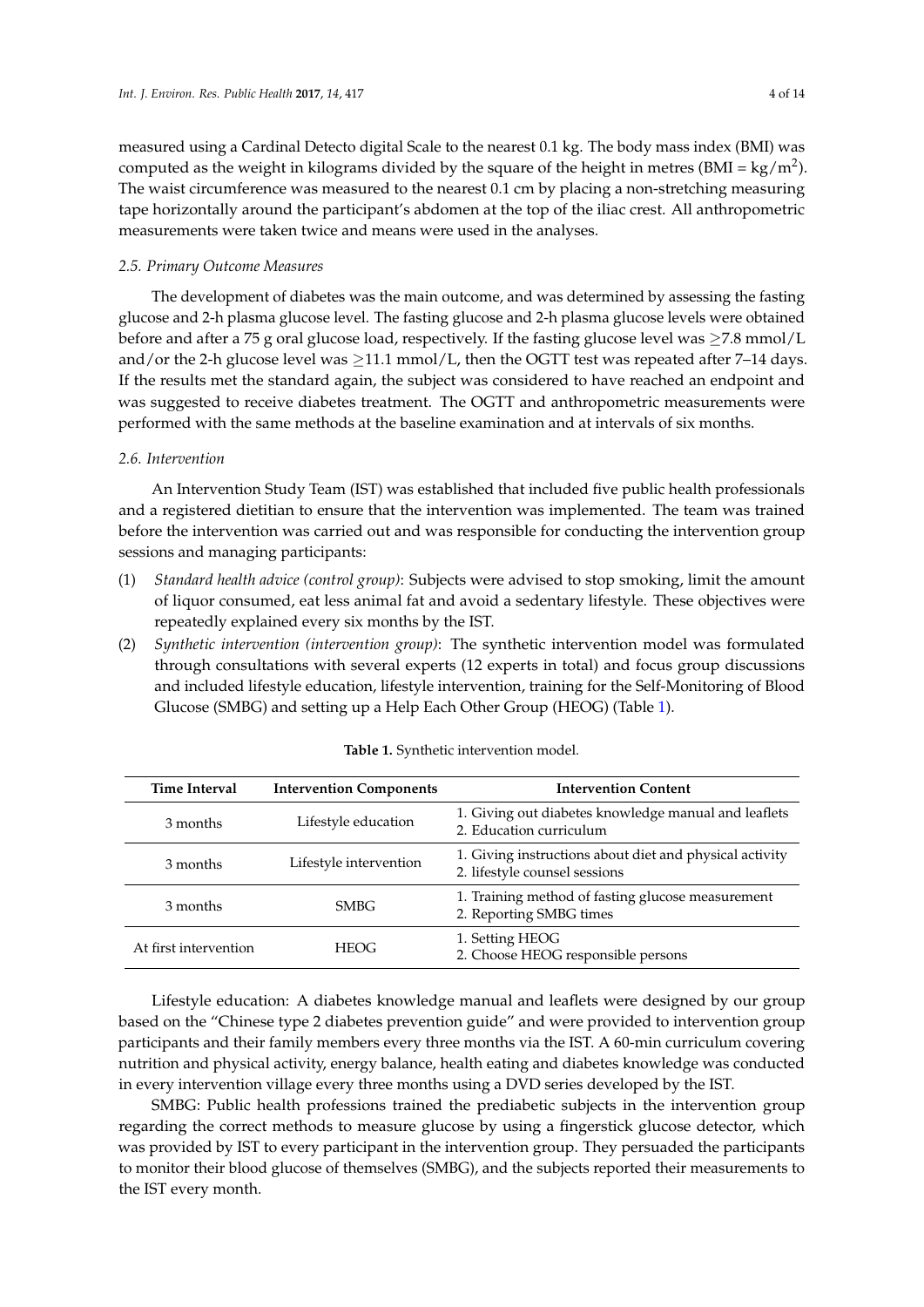Lifestyle intervention: The following instructions were repeated once every three months: (1) Calculate the total calorie requirement: the total calorie requirement of every subject in the intervention group was calculated according to the following formula: Total calories = Ideal body weight (kg) calorie requirement for different physical activity levels per day (kg); where the ideal body weight (kg) = (height (cm)  $-100$ ) × 0.9. We defined a "High level of physical activity" as needing 40 kcal per day (per kg), a "Moderate level physical activity" as needing 35–40 kcal per day (per kg), and a "Low level physical activity" as needing 30–35 kcal per day (per kg); (2) Calculate the total caloric intake: The subjects were asked about their usual diet in terms of the amounts and kinds of food they ate using a 24-h recall form for three continuous days. The total caloric intake of the participants was calculated according to the "China Food Composition, Version 2"; (3) If there was no major deviation in the nutrient balance, we emphasized that the everyday diet should remain balanced; (4) If the caloric intake exceeded what they needed, participants with a BMI <  $24.0 \text{ kg/m}^2$ were prescribed a diet containing 25–30 kcal per day per kg and suggested to consume less red meat, animal oils and sugar. Participants with a BMI  $\geq$  24.0 kg/m<sup>2</sup> were encouraged to reduce their caloric intake and consume more fruits and vegetables; (5) If the subject was male and his alcohol intake was judged to exceed 25 g or if a female subject's alcohol intake was judged to exceed 15 g (15 g of alcohol is equal to 450 mL of beer, 150 mL of wine or 50 mL of sake), and consuming alcoholic beverages seemed to be related to them eating more than usual, we advised them to stop consuming alcohol or to reduce the amount by half; (6) Special suggestions were given to participants with malnutrition or who were taking medication(s); (7) For the above instructions on diet, we referred to the "Chinese type 2 diabetes prevention guide, version 2013" [\[22\]](#page-11-16), which provided a rough gauge of the energy and nutrients; (8) The current physical activity level was assessed by interview, and we used the metabolic equivalents (METs) of subjects for the past week to judge whether the physical activity was sufficient and regular. Subjects who were involved in physical labour or who had to walk or cycle >30 min/day were asked to continue their routine activities. Subjects engaged in sedentary or insufficient physical activity were motivated to walk for at least 30 min every day; (9) A lifestyle (diet and physical activity) counselling session was conducted every three months.

HEOG: The Helping Each Other Group was established according to district. This group contained 5–7 prediabetic subjects who lived close to each other. Responsible people who had no listening or speaking problems and had a better education than the others were appointed to be responsible for motivating the other participants who were engaged in physical activity and diet sessions.

#### *2.7. Motivation and Adherence*

Diet and physical activity interventions were implemented every three months. In addition, weekly short message reminders and monthly telephone contacts were maintained by the HEOG responsible persons, as well as other intervention participants, to promote continued motivation. The names and ID numbers were recoded every time when the subjects in the intervention group took part in the lifestyle education curriculum and lifestyle session. An assessment of diet and physical activity adherence was performed every week based on self-reported data using a mobile phone. For diet intervention, the subjects were phoned by the IST to ask about the amounts and kinds of food they ate based on a 24-h recall for the last three days to calculate the calories, and subjects were asked whether they followed the items from (4) to (6). The prediabetic subjects whose total caloric intake did not exceed the caloric intake recommendations and who followed the instructions were considered to be adherent. The other subjects were considered to be non-adherent and were motivated to consume a balanced diet. For the physical activity intervention, subjects who were involved in physical labour or who had to walk or cycle >30 min/day who continued their routine activities were considered to be adherent. Subjects who were engaged in insufficient activities were asked about the times and duration of their walking, and if the number of times was ≥5 and the duration was ≥30 min, they were considered to be adherent.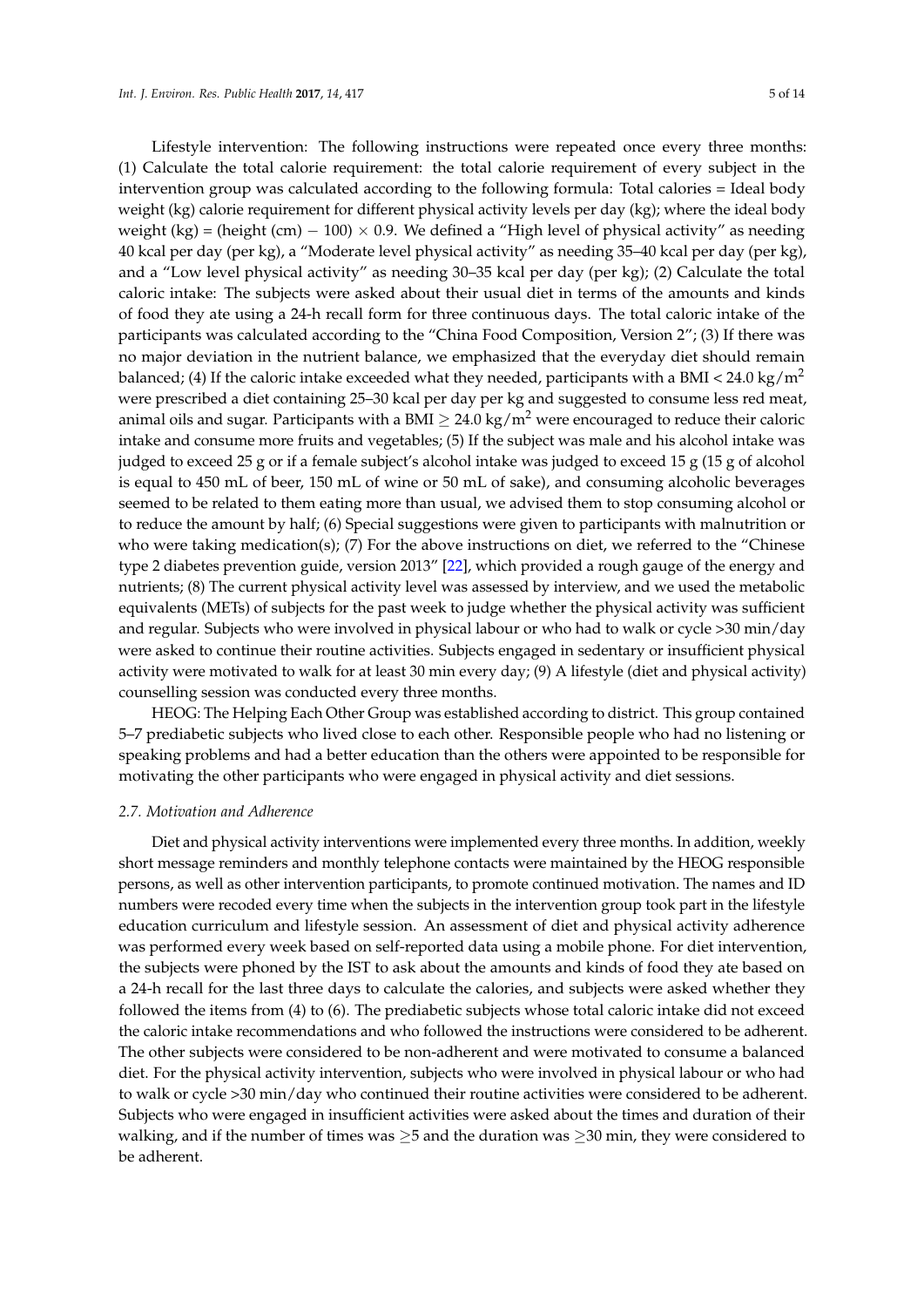#### *2.8. Statistical Analysis*

Continuous variables are performed as mean  $\pm$  SD and categorical variable are presented as percentages. Comparisons between independent samples used chi-square test for categorical variables, and Student's *t*-test for quantitative variables. We used least squares multivariate regression to compare the between-group difference for percent change in weight and waist circumference, and absolute change in plasma glucose, weight, BMI, waist circumference, serum lipid and HbA1c. Due to *Int. J. Environ. Res. Public Health* **2017**, *14*, 417 6 of 13 between-group differences in the baseline values of outcome variables could introduce bias from regression to the mean. To minimize the bias, baseline values for the dependent variables were included in each regression models. The differences between the groups in the incidence of diabetes were tested by means of the two-sided log-rank test. Comparing the hazard ratio of subjects developing diabetes between groups, the Cox's proportional hazard regression model were used. All analysis of endpoints were based on the intention-to-treat principle and performed by using SAS version 9.1 (SAS Institute Inc., Cary, NC, USA). Inferences for comparisons were tested at a 5% two-sided level of significance and missing data were not imputed. **3. Results** 

# **3. Results**

#### *3.1. Baseline Characteristics*  $\alpha$  total of 2144 participants to  $\alpha$  part in  $\alpha$

A total of 2144 participants took part in OGTT for prediabetes screening and 434 prediabetics were included in this follow-up study. Among the 434 participants enrolled in the cohort, 32 (7.4%) dropped out after 6 months, which had no significance between the intervention group and the control group ( $p = 0.08$ ). After 1 year follow-up, a total of 57 (13.1%) had dropped out in the intervention group, and 25 (11.7%) dropped out of the control group 32 (14.5%) dropped. There were no significant differences in the situation of drop out between groups ( $p = 0.377$ ). The enrollment and follow–up experience was depicted in Figure [1.](#page-5-0) The mean age of 434 pre-diabetes was 69.5 years and there were 180 males and 254 females. The baseline characteristics of the two groups were similar (Table [2\)](#page-6-0).

<span id="page-5-0"></span>

**Figure 1.** Figure 1. Flow of the final-up assessment to completion of the final-up assessment. **Figure 1.** Flow of participants from screening to completion of the final-up assessment.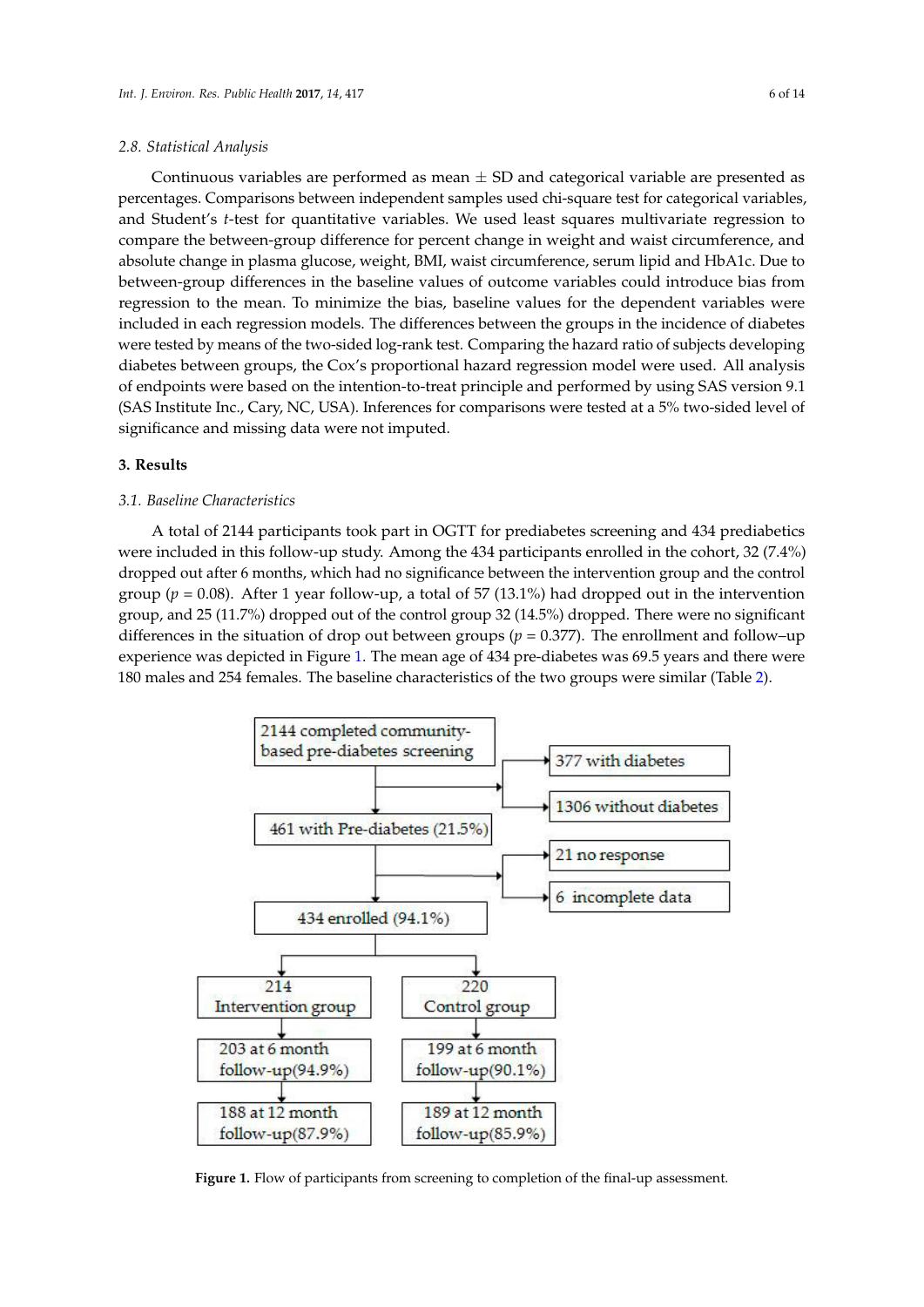<span id="page-6-0"></span>

| Variables                    | <b>Intervention Group</b> | <b>Control Group</b> | Value $x^2$ or $t$ | $p$ Value |
|------------------------------|---------------------------|----------------------|--------------------|-----------|
| n                            | 214                       | 220                  |                    |           |
| Age (years)                  | $69.2 \pm 6.8$            | $69.5 \pm 6.3$       | 0.38               | 0.67      |
| Sex                          |                           |                      |                    |           |
| Male                         | 93 (43.5)                 | 87 (39.5)            | 0.68               | 0.41      |
| Female                       | 121 (56.5)                | 133 (60.5)           |                    |           |
| Marriage status              |                           |                      |                    |           |
| Married                      | 146 (68.2)                | 166 (75.5)           | 2.81               | 0.09      |
| Non-married                  | 68 (31.8)                 | 54 (24.5)            |                    |           |
| Education                    |                           |                      |                    |           |
| Less than 1 year             | 35(16.4)                  | 46(20.9)             | 2.47               | 0.29      |
| 1–6 years                    | 134 (62.6)                | 138 (62.7)           |                    |           |
| 6 years and above            | 45(21.0)                  | 36(16.4)             |                    |           |
| History of hyperglycemia *   |                           |                      |                    |           |
| Yes                          | 11(5.1)                   | 17(7.7)              | 1.20               | 0.27      |
| No                           | 203 (94.9)                | 203 (92.3)           |                    |           |
| Family history of diabetes   |                           |                      |                    |           |
| Yes                          | 14(6.5)                   | 22(10.0)             | 1.71               | 0.19      |
| No                           | 200 (93.5)                | 198 (90.0)           |                    |           |
| Weight (kg)                  | $59.5 \pm 8.8$            | $59.7 \pm 10.6$      | 0.63               | 0.53      |
| BMI $(kg/m^2)$               | $23.5 \pm 3.2$            | $23.9 \pm 3.7$       | 1.73               | 0.09      |
| Waist circumference (cm)     | $84.2 \pm 9.8$            | $85.6 \pm 8.8$       | 1.73               | 0.09      |
| Plasma glucose (mg/dL)       |                           |                      |                    |           |
| Fasting                      | $111.0 \pm 10.9$          | $109.8 \pm 8.8$      | 1.38               | 0.17      |
| 2-h glucose                  | $153.9 \pm 18.9$          | $156.5 \pm 20.4$     | 1.41               | 0.16      |
| Serum lipid (mg/dL)          |                           |                      |                    |           |
| Total cholesterol            | $99.8 \pm 12.8$           | $99.0 \pm 12.4$      | 0.65               | 0.51      |
| HDL-C                        | $32.3 \pm 9.4$            | $31.7 \pm 7.9$       | 0.80               | 0.43      |
| Triglycerides                | $36.8 \pm 20.3$           | $34.8 \pm 21.1$      | 1.02               | 0.31      |
| HbA1c $(mg\% )$              | $5.7 \pm 0.9$             | $5.8 \pm 1.1$        | 0.95               | 0.34      |
| Physical activity (MET/week) | $1484.0 \pm 959.4$        | $1382.8 \pm 925.4$   | 1.12               | 0.26      |
| DBI-07 score                 |                           |                      |                    |           |
| $\leq$ 14                    | 46(21.5)                  | 64(29.1)             | 3.31               | 0.07      |
| $\geq$ 15                    | 168 (78.5)                | 156 (70.9)           |                    |           |
| Total kcal/day               | $1763.6 \pm 235.6$        | $1784.2 \pm 213.2$   | 0.95               | 0.34      |

**Table 2.** Baseline characteristics of the subjects in the intervention and control group.

Data were described as *n* (%) or means  $\pm$  SD, *t* test were used for continuous variables and  $x^2$  test was used for categorical variables; \* History of hyperglycemia: A situation of fasting glucose >6.1 mmol/L or 2-h glucose >7.8 mmol/L without diagnosis of diabetes was measured in other places before this interview.

#### *3.2. Participation and Adherence*

Over the 6-month follow-up, 162 (79.9%) subjects attended the education curriculum. The median number of times of SMBG was increased from 0 to 1 (times/month). The proportion of participants who used the self-monitoring was 72.6% in the intervention group. At the 1-year follow-up, 161 (85.7%) subjects attended the education curriculum. During the intervention period, only 127 (67.8%) subjects had completed the education curriculum four times. The median number of times of they performed SMBG was increased from 0 (baseline) to 2.5 (times/month). The proportion of participants who used the self-monitor dropped to 56.7% among the intervention group (Table [3\)](#page-7-0).

At baseline, 35 HEOGs were established, and there were 35 responsible persons. Nobody dropped out during the intervention. During the 6-month follow-up, the proportion of subjects with dietary adherence was 85.6%, and that of physical activity adherence was 54.3%. At the 12-month follow-up,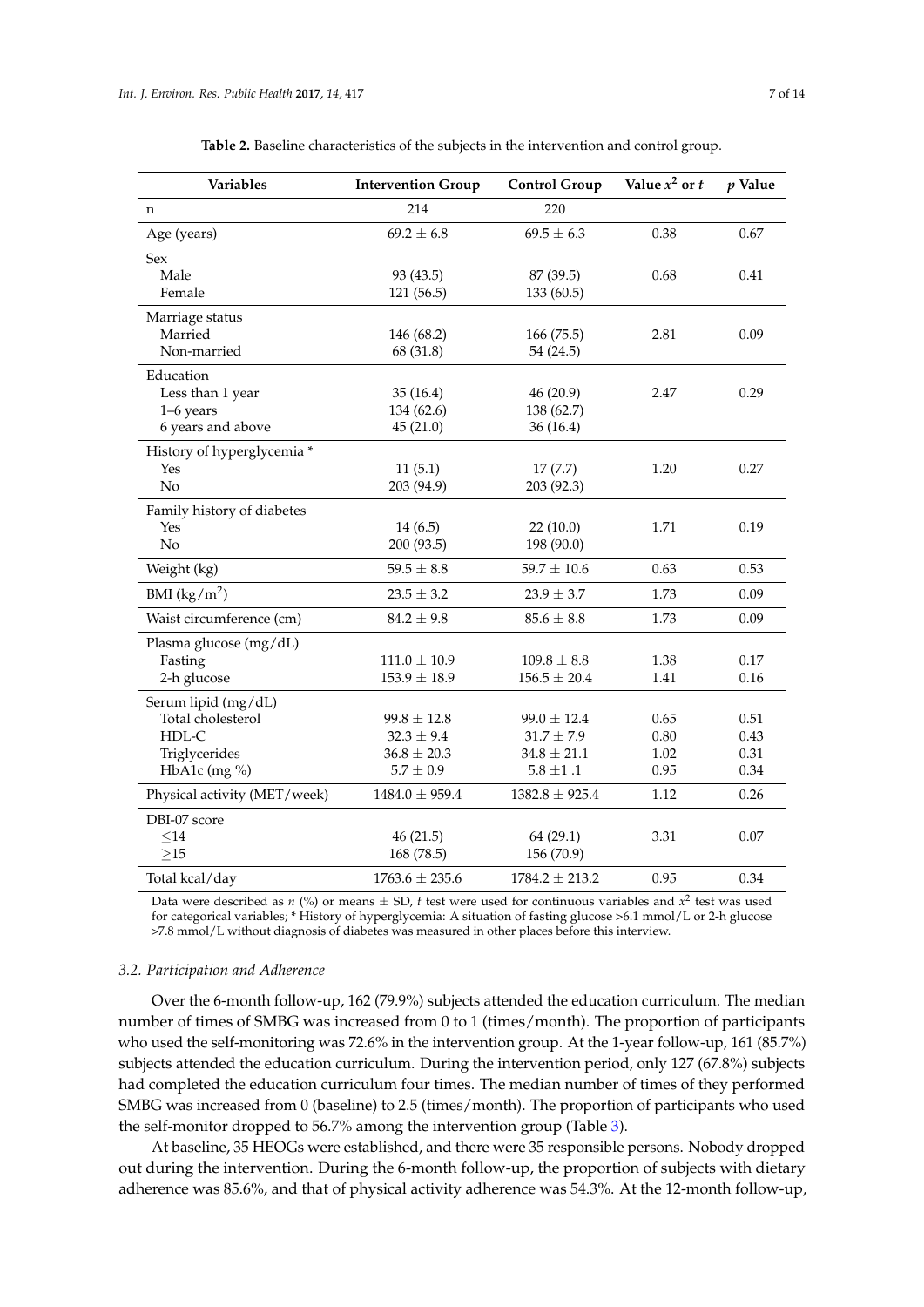<span id="page-7-0"></span>the dietary adherence was 80.2%, and the physical activity adherence was 50.8%. The subjects in the intervention group were more likely to report changes in dietary and exercise habits (Table [3\)](#page-7-0).

| Variable                                   | <b>Follow Up 6 Months</b><br><b>Intervention Control</b> |                                     | <b>Follow Up 12 Months</b><br><b>Intervention Control</b> |                                     |
|--------------------------------------------|----------------------------------------------------------|-------------------------------------|-----------------------------------------------------------|-------------------------------------|
| <b>Lifestyle Education</b>                 |                                                          |                                     |                                                           |                                     |
| Attended an Education Curriculum           | 162(79.9)                                                |                                     | 161 (85.7)                                                |                                     |
| Lifestyle Intervention                     |                                                          |                                     |                                                           |                                     |
| Decreased Consumption of Fat               | 93 (45.8)                                                | 49 (24.6) <sup><math>+</math></sup> | 156 (83.0)                                                | $56(29.6)$ <sup>+</sup>             |
| <b>Increased Consumption of Vegetables</b> | 78 (38.4)                                                | 30 $(15.1)$ <sup>+</sup>            | 98 (52.1)                                                 | 32 $(16.9)$ <sup>+</sup>            |
| Increased Consumption of Fruit             | 30(14.8)                                                 | 25(12.6)                            | 50(26.6)                                                  | 43(22.8)                            |
| Decreased Consumption of Alcohol           | 43(21.2)                                                 | 40(20.1)                            | 55(29.3)                                                  | 44 (23.3)                           |
| Decreased Consumption of Sugar             | 168 (82.8)                                               | $110(55.3)^{+}$                     | 142 (75.5)                                                | $105(55.6)^{+}$                     |
| Decreased Calorie Intake                   | 86 (42.4)                                                | 47 $(23.6)$ <sup>+</sup>            | 75 (39.9)                                                 | $28(14.8)$ <sup>+</sup>             |
| <b>Increased Walking Time</b>              | 76 (37.4)                                                | $40(20.1)^{+}$                      | 98 (52.1)                                                 | 42 $(22.2)$ <sup>+</sup>            |
| Decreased Sitting Time                     | 49 (24.1)                                                | 33(16.6)                            | 57 (30.3)                                                 | 35 (18.5) <sup><math>+</math></sup> |
| <b>SMBG</b>                                | 147 (72.6)                                               |                                     | 107(56.7)                                                 |                                     |

**Table 3.** Participation, adherence and health-related behaviors changes during the intervention.

Data were presented as *n* (%); <sup>†</sup>: *p* values were determined by the chi-square test for the difference between the groups.

### *3.3. Incidence of Diabetes*

The incidence of diabetes was 1.5% in intervention group and was 2.5% in control group during 6 months follow-up, but there was no significant difference between groups (*p* = 0.452). After 12 months follow-up, the incidence of diabetes was 4.2% in the intervention group and it was significantly lower than the control group ( $p = 0.041$ ). According to Cox's proportional hazard regression analysis, the hazard ratio was 0.2 (95% CI: 0.1 to 0.5) after adjusting for age, sex, weight, waist circumference, BMI, physical activity, total calorie consumption, plasma glucose and serum lipid level between the intervention and control group ( $p < 0.001$ ). Results are shown in Table [4.](#page-7-1)

**Table 4.** Cumulative incidence of diabetes at 6 and 12 months follow-up.

<span id="page-7-1"></span>

| <b>Intervention Group</b> | <b>Control Group</b> | <i>v</i> -Value |
|---------------------------|----------------------|-----------------|
|                           |                      |                 |
| 203                       | 199                  |                 |
| 1.5(0.0, 3.4)             | 2.5(0.5, 5.0)        | 0.452           |
| 0.6(0.1, 2.6)             | 1.0                  | 0.509           |
|                           |                      |                 |
| 188                       | 189                  |                 |
| 4.2(1.5, 6.7)             | 19.7 (13.8, 25.1)    | 0.041           |
| 0.2(0.1, 0.5)             | 1.0                  | < 0.001         |
|                           |                      |                 |

<sup>†</sup>: The incidence of diabetes was tested by means of the two-sided log-rank test; <sup>††</sup>: Diabetes and survival time as dependent variables and intervention as independent variable for Cox regression, adjusted for age, sex, weight, waist circumference, BMI, physical activity, total calorie, plasma glucose and serum lipid level.

#### *3.4. Outcome at the 1-Year Follow-Up*

Table [5](#page-8-0) shows the primary outcome changes after 1-year follow-up. The mean change in fasting plasma glucose was −3.9 mg/dL in the intervention group vs. 2.2 mg/dL in the control group (*p* < 0.001), but there was no clinical meaning in 2 h oral glucose challenge change  $(p = 0.246)$ . Compared to baseline values, percentage of body weight was decreased by 4.5% (95% CI: −6.2% to −2.5%) in the intervention group and increased by  $4.6\%$  (95% CI: 2.0% to 7.2%) in the control group ( $p < 0.001$ ).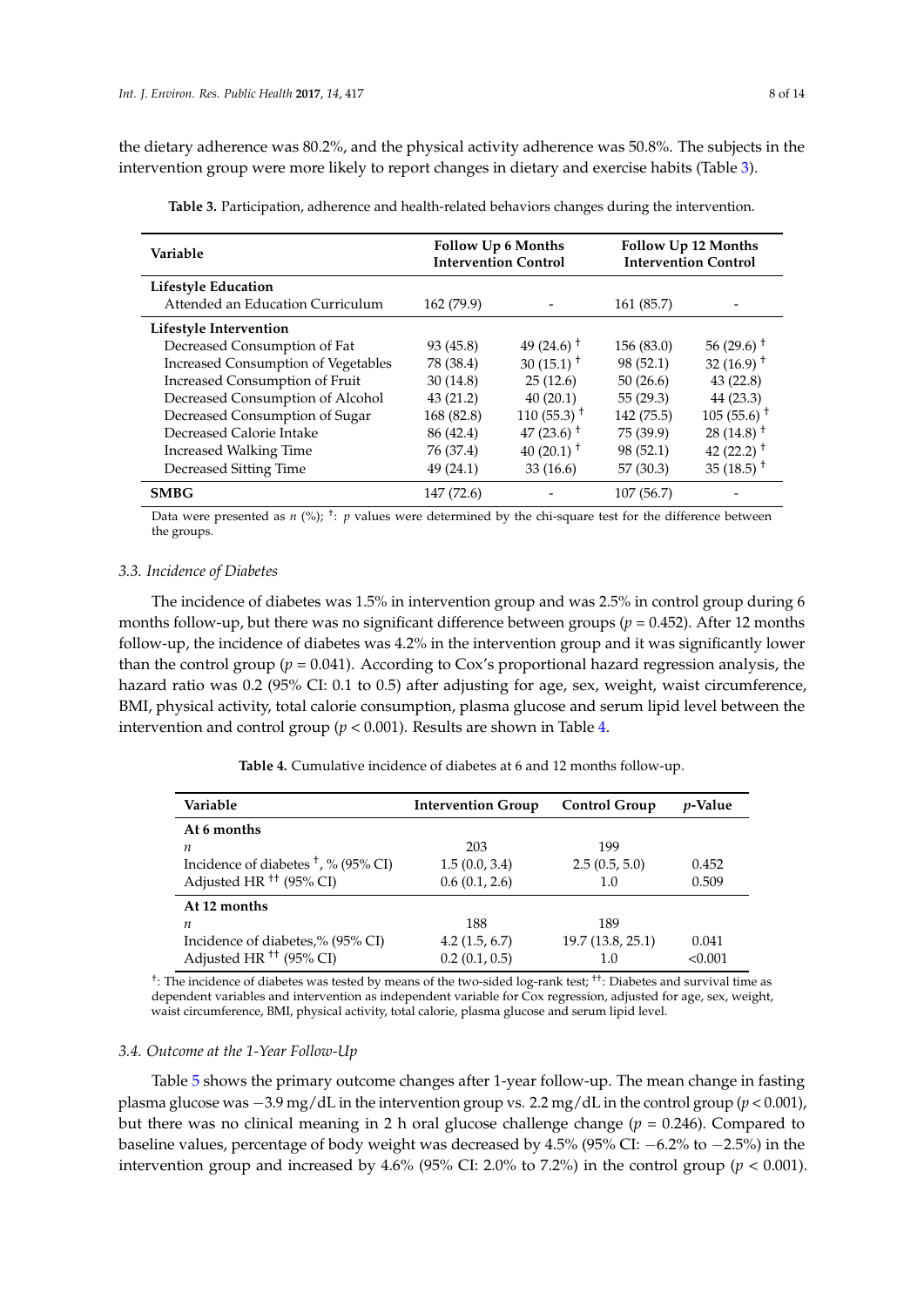This equated to a mean weight loss of 3.2 kg for intervention participants and a weight gain of 1.7 kg for control participants.

The waist circumference decreased by 2.9% (95% CI: −3.5% to −2.3%) in the intervention group compared with a 1.3% increase (95% CI: 0.6% to 1.9%) in the control group ( $p < 0.001$ ). This equated to a mean waist circumference decrease of 2.4 cm among the intervention participants versus an increase of 1.0 cm among the control participants. The change in the total cholesterol and HbA1c were also significantly and clinically different between the groups. The total cholesterol decreased by 9.1 mg/dL in the intervention group versus a decrease of 4.6 mg/dL in the control group ( $p = 0.014$ ). The HbA1c decreased 1.0 mg % among the intervention participants versus an increase of 0.1 mg % among the subjects in the control group ( $p = 0.002$ ).

| Outcome                           | <b>Intervention Group</b>  | <b>Control Group</b>   | <i>p</i> -Value |
|-----------------------------------|----------------------------|------------------------|-----------------|
| Change in Weight                  |                            |                        |                 |
| In kilograms                      | $-3.2(-4.2,-2.3)$          | 1.7(0.2, 3.1)          | < 0.001         |
| Percent change                    | $-4.5(-6.2,-2.5)$          | 4.6(2.0, 7.2)          | < 0.001         |
| Change in BMI ( $\text{kg/m}^2$ ) | $-3.2(-3.8,-2.9)$          | 0.8(0.2, 1.4)          | < 0.001         |
| Change in Waist circumference     |                            |                        |                 |
| In centimeter                     | $-2.4(-3.0,-1.9)$          | 1.0(0.4, 1.5)          | < 0.001         |
| Percent change                    | $-2.9(-3.5,-2.3)$          | 1.3(0.6, 1.9)          | < 0.001         |
| Change in glucose $(mg/dL)$       |                            |                        |                 |
| Fasting                           | $-3.9(-6.2,-1.8)$          | 2.2(0.6, 3.8)          | < 0.001         |
| 2-h glucose                       | $-8.7(-12.8,-4.7)$         | $-5.4(-9.2,-1.2)$      | 0.246           |
| Change in serum lipid $(mg/dL)$   |                            |                        |                 |
| Total cholesterol                 | $-9.1(-11.7, -6.1)$        | $-4.6(-7.3,-2.1)$      | 0.014           |
| HDL-C                             | 3.4(1.6, 5.3)              | 2.4(1.0, 4.0)          | 0.415           |
| Triglycerides                     | $-4.2$ ( $-7.9$ , $-0.5$ ) | $-0.7$ ( $-4.6$ , 3.2) | 0.199           |
| Change in HbA1c (mg %)            | $-1.0$ ( $-1.2$ , $-0.8$ ) | $0.1(-0.1, 0.4)$       | 0.002           |

<span id="page-8-0"></span>**Table 5.** Changes in selected primary outcomes and metabolic variables from baseline to the end of year 1 in the subjects in the intervention and control group.

Data were presented at mean (95% confidence interval), *p*-values represent the between-group comparison of the average of baseline with 12 mouths adjusted baseline values in regression model.

# **4. Discussion**

This study provides evidence that type 2 diabetes among elderly individuals with prediabetes in rural China can be prevented by synthetic intervention. The crude diabetes incidence in the intervention group was 4.2%, but was 19.7% in the control group at the end of one year ( $p = 0.041$ ). The risk of incident diabetes among the intervention participants was 0.2 times lower than that of control participants ( $p < 0.001$ ). The results of our study were similar to those of previous studies and showed that lifestyle intervention could reduce the incidence of diabetics [\[23](#page-12-0)[,24\]](#page-12-1). It should be noted that the progression rate of prediabetes to diabetes was very high in the elderly population, as shown by an incidence of 19.7% after one year in the control group. This was higher than the rate in previous studies [\[18](#page-11-12)[,25\]](#page-12-2). The high rate of progression to diabetes in our population might be related to age, which was also observed in several previous studies [\[26](#page-12-3)[,27\]](#page-12-4). However, our subjects also had some differences compared with other studies, such as the DAQING and DPP studies, in that some subjects had persistent IGT at the time of recruitment. In our study, 13.4% of the subjects had IGT+IFG, and the conversion rate of IGT+IFG to diabetes was previously shown to be three times higher than IGT alone [\[26\]](#page-12-3). Moreover, the low income in rural areas may be another reason. Based on our face-to-face interviews conducted during this study, many elderly people expressed that they were afraid to get sick because they had no money, so they may be more likely to try to do something to keep themselves from getting sick.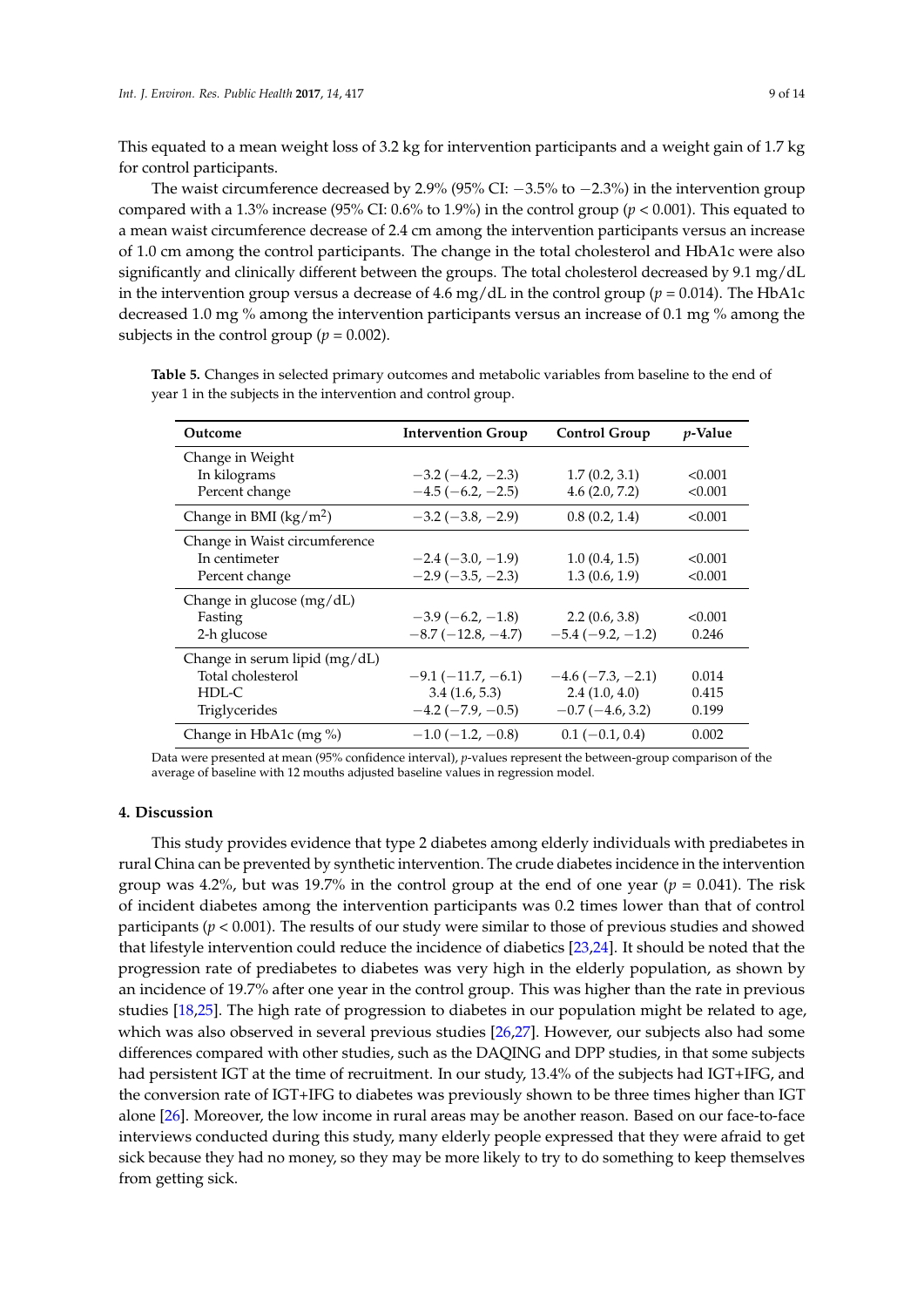Compared to other intervention studies, there were some obvious differences that should be considered when evaluating the results. First, all subjects were trained on the correct method to perform self-monitoring of blood glucose (SMBG) by professionals. There have been several studies that have evaluated the usefulness of SMBG on glycaemic control, which showed that SMBG was associated with decreased diabetes-related morbidity and all-cause mortality in T2D cases [\[28](#page-12-5)[,29\]](#page-12-6). However, it has been reported that there is a low utilization of SMBG in Chinese adults with T2D [\[30\]](#page-12-7), and the persistence of SMBG in this study was unknown due to the low health literacy and heavy economic burden in the subjects [\[21\]](#page-11-15). Second, apart from diet and physical activity intervention, the HEOG played an important role in preventing diabetes among prediabetic elderly subjects. Some previous studies found that community health workers (CHWs) who played a role as liaisons between healthcare providers and community members improved the subjects' health [\[31](#page-12-8)[,32\]](#page-12-9). However, in this study, the HEOG were more effective than the CHWs. This is not surprising because in a previous study, the HEOG were shown to have more daily communication and discussions about trivial affairs and were part of healthy living partnerships [\[33\]](#page-12-10), which allowed them to improve the motivation of workers, especially in rural areas lacking health resources.

The most important observation of this intervention study was the reduction in plasma glucose among elderly individuals with prediabetes in the intervention group over the 12-month period. Our study revealed that the fasting glucose decreased by  $3.9 \,\text{mg}/\text{d}$  in the intervention group after one year. This effect compared favourably with other studies. For example, the DPP study [\[8\]](#page-11-3) reported that the fasting glucose decreased by 5 mg/dL after 2.8 years of follow-up, and the DPS study [\[9\]](#page-11-2) conducted in Finland that involved 522 middle-aged, overweight people with elevated glucose demonstrated that the fasting glucose decreased by 4 mg/dL after 3.2 years.

The effect of this intervention on adiposity was also comparable with other studies. The most recent meta-analysis including 25 studies showed that exposure to lifestyle interventions resulted in a mean 2.32 kg weight loss after 12 months [\[34\]](#page-12-11). The DEPLOY Pilot Study [\[35\]](#page-12-12) reported that the weight loss was −5.7 kg (−6%) and the BMI had decreased 5.8% at 12 months. Similarly, the HELP PD study [\[36\]](#page-12-13) reported that the weight decreased 7.1 kg ( $-7.3\%$ ), the BMI decreased 2.1 kg/m<sup>2</sup> and the waist circumference was reduced by 5.9 cm after 12 months. The participants in our intervention group lost an average of −3.2 kg (4.5%), their waist circumference was reduced by 2.4 cm (2.9%) and the BMI decreased by 3.2 kg/m<sup>2</sup> at the end of one year. The differences in the results may be due to the different target populations. The subjects in the DEPLOY and HELP PD studies had a BMI  $\geq$  24 kg/m<sup>2</sup> and age <60 years, but our study population had an average BMI <  $24 \text{ kg/m}^2$  and age  $\geq 60$  years.

It may seem remarkable that the subjects in the control group gained body weight and had increases in their BMI and waist circumference. However, a previous study of the elderly in rural China showed that they had a poor education and health literacy [\[21\]](#page-11-15), and unhealthy lifestyle behaviours were prevalent [\[37](#page-12-14)[,38\]](#page-12-15). Even though we gave standard health advice to the subjects in the control group, the suggestions were not followed or were not accepted. In addition, the aging of the entire fixed cohort may have contributed to the natural weight gain, especially in an elderly population with prevalent total obesity at baseline (12.7%).

The synthetic intervention model used in our study not only improved the glucose tolerance of the subjects but also reduced the magnitude of several cardiovascular risk factors. The TC decreased 9.1 mg/dL in the intervention group versus 4.6 mg/dL in the control group ( $p = 0.014$ ). The HbA1c decreased 1.0 mg % among intervention participants and increased 0.1 mg % in the control group  $(p = 0.002)$ . Nevertheless, because of the differences between research methods and target populations, the final results were somewhat divergent. For example, Kramer et al. [\[39\]](#page-12-16) found that the HDL-C and TC levels were not clinically different between the intervention and control groups among 93 non-diabetic individuals with a BMI  $\geq$  25.0 kg/m<sup>2</sup>. Whittemore et al. [\[40\]](#page-12-17) demonstrated a marginal trend for higher HDL levels in the intervention group at six months compared to controls. Wolf et al. [\[41\]](#page-13-0) found that the HbA1c level was deceased 0.59 mg % at four months after starting the intervention, but there was no significant difference at 12 months.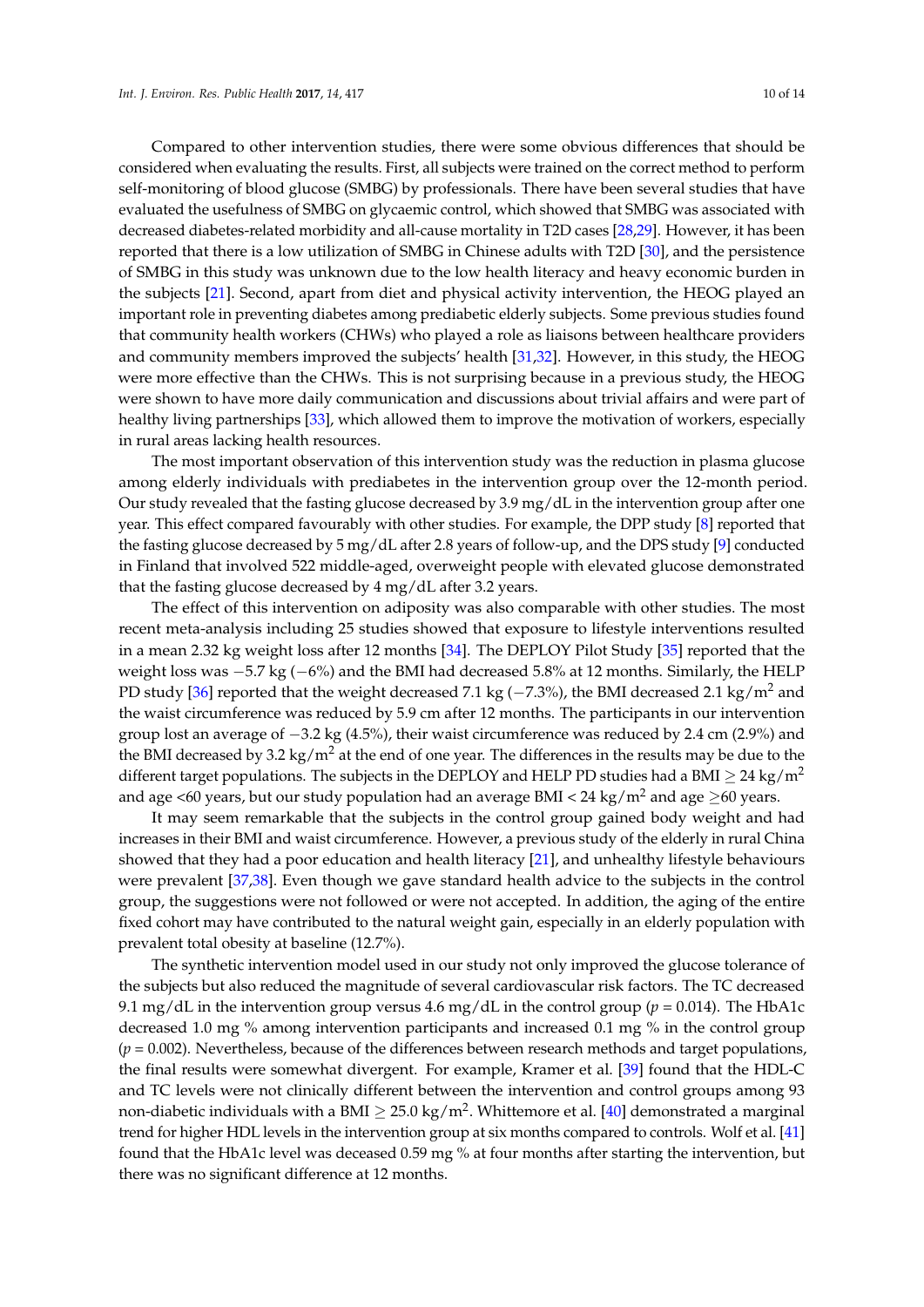The effect of the intervention was assessed after one year in our study because earlier assessments may have been biased because the subjects were conscious of being studied. Moreover, our estimated effects of the intervention can be considered conservative for two reasons. First, the data were analysed according to an intention-to-treat principal, even though some participants in the intervention group did not follow the diet and exercise programmes that we recommended. Second, all participants received general advice on improving their health at the baseline and follow-up visits, and they were encouraged to pay attention to their health. Even so, self-reported information on diet and physical activity adherence may overestimate the effect size on the results because some participants in the intervention group may have reported higher adherence than they actually had.

Our study has several limitations. First, the attrition of this cohort was not addressed, although the rate was low (12.9%), while some studies stated that missing data under a missing-at-random (MAR) assumption were more plausible [\[42](#page-13-1)[,43\]](#page-13-2). To decrease the impact of cohort attrition on the available data, further follow-up studies should be conducted. Second, the study lacked generalizability and long-term maintenance. All participants were elderly individuals with prediabetes and lived in rural areas, therefore, our study results may not be applicable to younger individuals with prediabetes and those living in urban areas. Third, we did not separately analyze the effectiveness of the synthetic intervention model for the three different categories of prediabetes, but a previous meta-analysis showed that the annualized incidence of diabetes for isolated IGT was 5.52% and that for isolated IFG was 4.66%, which were lower than those for IFG and IGT combined (12.13%) [\[44\]](#page-13-3). Finally, our investigators collected the outcome at the end of one year. However, our study was not a blinded study, which may create potential interviewer bias due to investigators' longing for the lifestyle intervention to be proven effective.

#### **5. Conclusions**

Our study evaluated the effectiveness of one year's synthetic intervention on preventing diabetes among elderly individuals with prediabetes in rural China. The synthetic intervention contributed to weight loss and fasting glucose decrease, which may be effective in preventing diabetes among elderly individuals with prediabetes in rural China. Further follow-up studies should be conducted to evaluate the long term benefits of T2D prevention after the synthetic intervention implementation.

**Acknowledgments:** We would like to thank Lulu Qin, Fan Gao, Yang Yang, Fangfan Jiang, Ting Zhang, Hailiang Gao, Ni Liang, Haozheng Chen, Jiawei Xiao, Shihao Zeng who took part in this study. Thanks Xunjie Chen for giving our data process suggestion.

**Author Contributions:** Lulu Qin proposed and designed the research program. Zhao Hu wrote the manuscript and Huilan Xu checked and revised the manuscript.

**Conflicts of Interest:** The authors declare no conflict of interest.

# **References**

- <span id="page-10-0"></span>1. Wild, S.; Roglic, G.; Green, A.; Sicree, R.; King, H. Global prevalence of diabetes: Estimates for the year 2000 and projections for 2030. *Diabetes Care* **2004**, *27*, 1047–1053. [\[CrossRef\]](http://dx.doi.org/10.2337/diacare.27.5.1047) [\[PubMed\]](http://www.ncbi.nlm.nih.gov/pubmed/15111519)
- <span id="page-10-1"></span>2. De Vegt, F.; Dekker, J.M.; Jager, A.; Hienkens, E.; Kostense, P.J.; Stehouwer, C.D.; Nijpels, G.; Bouter, L.M.; Heine, R.J. Relation of impaired fasting and postload glucose with incident type 2 diabetes in a Dutch population: The Hoorn Study. *JAMA* **2001**, *285*, 2109–2113. [\[CrossRef\]](http://dx.doi.org/10.1001/jama.285.16.2109) [\[PubMed\]](http://www.ncbi.nlm.nih.gov/pubmed/11311100)
- <span id="page-10-2"></span>3. Perreault, L.; Pan, Q.; Mather, K.J.; Watson, K.E.; Hamman, R.F.; Kahn, S.E. Effect of regression from prediabetes to normal glucose regulation on long-term reduction in diabetes risk: Results from the Diabetes Prevention Program Outcomes Study. *Lancet* **2012**, *379*, 2243–2251. [\[CrossRef\]](http://dx.doi.org/10.1016/S0140-6736(12)60525-X)
- <span id="page-10-3"></span>4. Forouhi, N.G.; Luan, J.; Hennings, S.; Wareham, N.J. Incidence of Type 2 diabetes in England and its association with baseline impaired fasting glucose: The Ely study 1990–2000. *Diabet. Med.* **2007**, *24*, 200–207. [\[CrossRef\]](http://dx.doi.org/10.1111/j.1464-5491.2007.02068.x) [\[PubMed\]](http://www.ncbi.nlm.nih.gov/pubmed/17257284)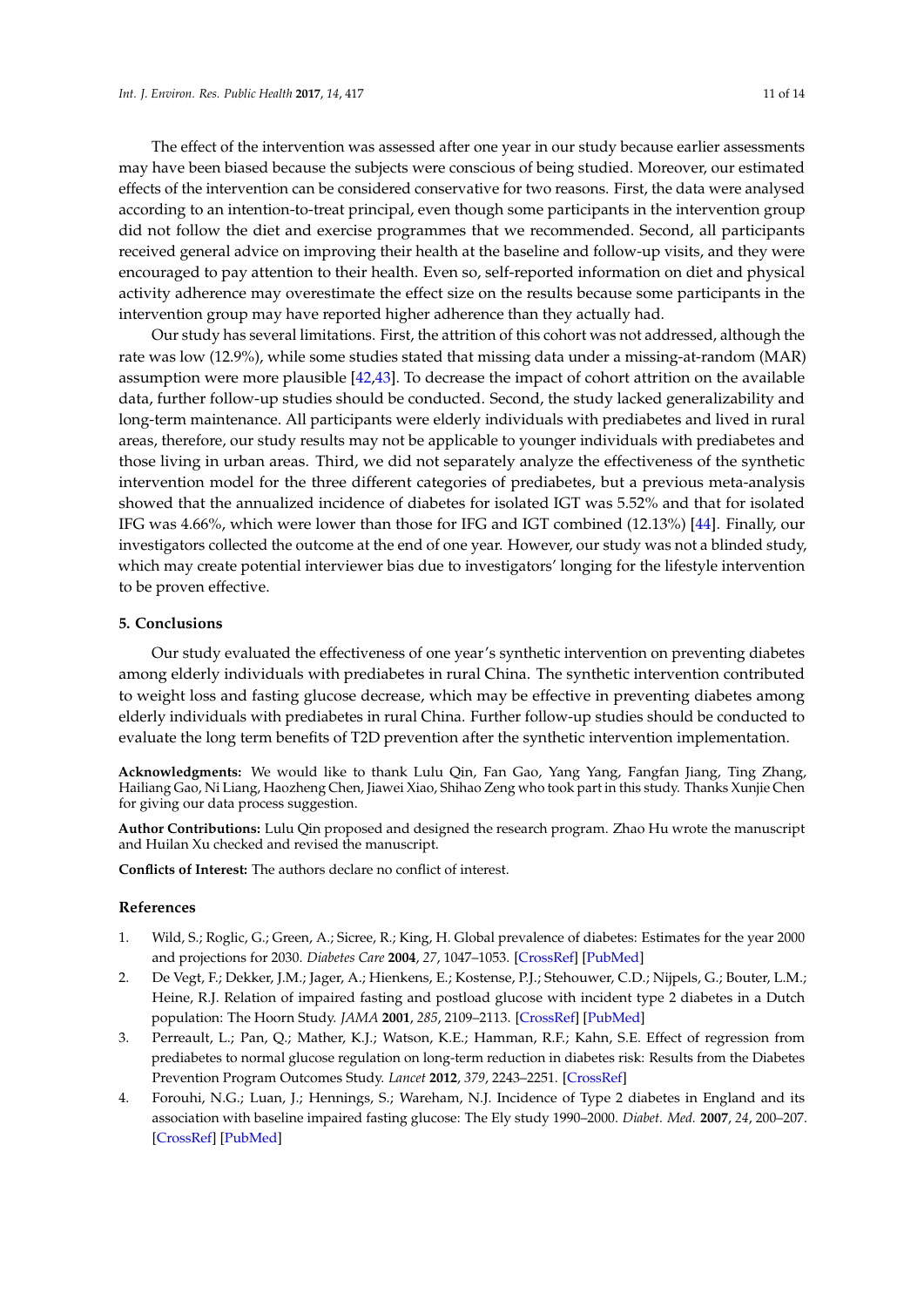- <span id="page-11-0"></span>5. Nathan, D.M.; Davidson, M.B.; DeFronzo, R.A.; Heine, R.J.; Henry, R.R.; Pratley, R.; Zinman, B. Impaired fasting glucose and impaired glucose tolerance: Implications for care. *Diabetes Care* **2007**, *30*, 753–759. [\[CrossRef\]](http://dx.doi.org/10.2337/dc07-9920) [\[PubMed\]](http://www.ncbi.nlm.nih.gov/pubmed/17327355)
- <span id="page-11-1"></span>6. Gillies, C.L.; Abrams, K.R.; Lambert, P.C.; Cooper, N.J.; Sutton, A.J.; Hsu, R.T.; Khunti, K. Pharmacological and lifestyle interventions to prevent or delay type 2 diabetes in people with impaired glucose tolerance: Systematic review and meta-analysis. *BMJ* **2007**, *334*, 299. [\[CrossRef\]](http://dx.doi.org/10.1136/bmj.39063.689375.55) [\[PubMed\]](http://www.ncbi.nlm.nih.gov/pubmed/17237299)
- 7. DREAM Trial Investigators; Gerstein, H.C.; Yusuf, S.; Bosch, J.; Pogue, J.; Sheridan, P.; Dinccag, N.; Hanefeld, M.; Hoogwerf, B.; Laakso, M.; et al. Effect of rosiglitazone on the frequency of diabetes in patients with impaired glucose tolerance or impaired fasting glucose: A randomised controlled trial. *Lancet* **2006**, *368*, 1096–1105. [\[PubMed\]](http://www.ncbi.nlm.nih.gov/pubmed/16997664)
- <span id="page-11-3"></span>8. Knowler, W.C.; Barrett-Connor, E.; Fowler, S.E.; Hamman, R.F.; Lachin, J.M.; Walker, E.A.; Nathan, D.M. Reduction in the incidence of type 2 diabetes with lifestyle intervention or metformin. *N. Engl. J. Med.* **2002**, *346*, 393–403. [\[PubMed\]](http://www.ncbi.nlm.nih.gov/pubmed/11832527)
- <span id="page-11-2"></span>9. Tuomilehto, J.; Lindstrom, J.; Eriksson, J.G.; Valle, T.T.; Hämäläinen, H.; Ilanne-Parikka, P.; Keinänen-Kiukaanniemi, S.; Laakso, M.; Louheranta, A. Prevention of type 2 diabetes mellitus by changes in lifestyle among subjects with impaired glucose tolerance. *N. Engl. J. Med.* **2001**, *344*, 1343–1350. [\[CrossRef\]](http://dx.doi.org/10.1056/NEJM200105033441801) [\[PubMed\]](http://www.ncbi.nlm.nih.gov/pubmed/11333990)
- <span id="page-11-4"></span>10. Eriksson, K.F.; Lindgarde, F. Prevention of type 2 (non-insulin-dependent) diabetes mellitus by diet and physical exercise: The 6-year Malmo feasibility study. *Diabetologia* **1991**, *34*, 891–898. [\[CrossRef\]](http://dx.doi.org/10.1007/BF00400196) [\[PubMed\]](http://www.ncbi.nlm.nih.gov/pubmed/1778354)
- <span id="page-11-5"></span>11. Ramachandran, A.; Snehalatha, C.; Mary, S.; Mukesh, B.; Bhaskar, A.D.; Vijay, V. The Indian diabetes prevention programme shows that lifestyle modification and metformin prevent type 2 diabetes in Asian Indian subjects with impaired glucose tolerance (IDPP-1). *Diabetologia* **2006**, *49*, 289–297. [\[CrossRef\]](http://dx.doi.org/10.1007/s00125-005-0097-z) [\[PubMed\]](http://www.ncbi.nlm.nih.gov/pubmed/16391903)
- <span id="page-11-6"></span>12. Hamman, R.F.; Wing, R.R.; Edelstein, S.L.; Lachin, J.M.; Bray, G.A.; Delahanty, L.; Hoskin, M.; Kriska, A.M.; Mayer-Davis, E.J.; Pi-Sunyer, X.; et al. Effect of weight loss with lifestyle intervention on risk of diabetes. *Diabetes Care* **2006**, *29*, 2102–2107. [\[CrossRef\]](http://dx.doi.org/10.2337/dc06-0560) [\[PubMed\]](http://www.ncbi.nlm.nih.gov/pubmed/16936160)
- <span id="page-11-7"></span>13. Penn, L.; White, M.; Lindstrom, J.; den Boer, A.T.; Blaak, E.; Eriksson, J.G.; Feskens, E.; Ilanne-Parikka, P.; Keinänen-Kiukaanniemi, S.M.; Walker, M.; et al. Importance of weight loss maintenance and risk prediction in the prevention of type 2 diabetes analysisof European diabetes prevention study RCT. *PLoS ONE* **2013**, *8*, e57143. [\[CrossRef\]](http://dx.doi.org/10.1371/journal.pone.0057143) [\[PubMed\]](http://www.ncbi.nlm.nih.gov/pubmed/23451166)
- <span id="page-11-8"></span>14. Satterfield, D.W.; Volansky, M.; Caspersen, C.J.; Engelgau, M.M.; Bowman, B.A.; Gregg, E.W.; Geiss, L.S.; Hosey, G.M.; May, J.; Vinicor, F. Community-based lifestyle interventions to prevent type 2 diabetes. *Diabetes Care* **2003**, *26*, 2643–2652. [\[CrossRef\]](http://dx.doi.org/10.2337/diacare.26.9.2643) [\[PubMed\]](http://www.ncbi.nlm.nih.gov/pubmed/12941733)
- <span id="page-11-9"></span>15. Bray, G.A.; Lovejoy, J.C.; Smith, S.R.; DeLany, J.P.; Lefevre, M.; Hwang, D.; Ryan, D.H.; York, D.A. The influence of different fats and fatty acids on obesity, insulin resistance and inflammation. *J. Nutr.* **2002**, *132*, 2488–2491. [\[PubMed\]](http://www.ncbi.nlm.nih.gov/pubmed/12221198)
- <span id="page-11-10"></span>16. Yang, W.; Lu, J.; Weng, J.; Jia, W.; Ji, L.; Xiao, J.; Shan, Z.; Liu, J.; Tian, H.; Ji, Q.; et al. Prevalence of diabetes among men and women in China. *N. Engl. J. Med.* **2010**, *362*, 1091–1101. [\[CrossRef\]](http://dx.doi.org/10.1056/NEJMoa0908292) [\[PubMed\]](http://www.ncbi.nlm.nih.gov/pubmed/20335585)
- <span id="page-11-11"></span>17. American Diabetes Association. Economic costs of diabetes in the U.S.in 2007. *Diabetes Care* **2008**, *31*, 596–615.
- <span id="page-11-12"></span>18. Li, G.; Zhang, P.; Wang, J.; Gregg, E.W.; Yang, W.; Gong, Q.; Li, H.; Jiang, Y.; An, Y.; Shuai, Y.; et al. The long-term effect of lifestyle interventions to prevent diabetes in the China Da Qing Diabetes Prevention Study: A 20-year follow-up study. *Lancet* **2008**, *371*, 1783–1789. [\[CrossRef\]](http://dx.doi.org/10.1016/S0140-6736(08)60766-7)
- <span id="page-11-13"></span>19. Pan, X.R.; Li, G.W.; Hu, Y.H.; Wang, J.X.; Yang, W.Y.; An, Z.X.; Hu, Z.X.; Lin, J.; Xiao, J.Z.; Cao, H.B.; et al. Effects of diet and exercise in preventing NIDDM in people with impaired glucosetolerance: The Da Qing IGT and Diabetes Study. *Diabetes Care* **1997**, *20*, 537–544. [\[CrossRef\]](http://dx.doi.org/10.2337/diacare.20.4.537) [\[PubMed\]](http://www.ncbi.nlm.nih.gov/pubmed/9096977)
- <span id="page-11-14"></span>20. Department of Noncommunicable Disease Surveillance. Definition, diagnosis and classification of diabetes mellitus and its complications: Report of a WHO consultation. Part 1: Diagnosis and classification of diabetes mellitus. *Diabet. Med.* **1998**, *15*, 539–553.
- <span id="page-11-15"></span>21. Qin, L.L.; Xu, H.L. A cross-sectional study of the effect of health literacy on diabetes prevention and control among elderly individuals with prediabetes in rural China. *BMJ Open* **2016**, *6*, e11077. [\[CrossRef\]](http://dx.doi.org/10.1136/bmjopen-2016-011077) [\[PubMed\]](http://www.ncbi.nlm.nih.gov/pubmed/27235299)
- <span id="page-11-16"></span>22. The Chinese Medical Association. Chinese type 2 diabetes prevention guide. *Chin. J. Diabetes Mellit.* **2014**, *6*, 447–498. (In Chinese)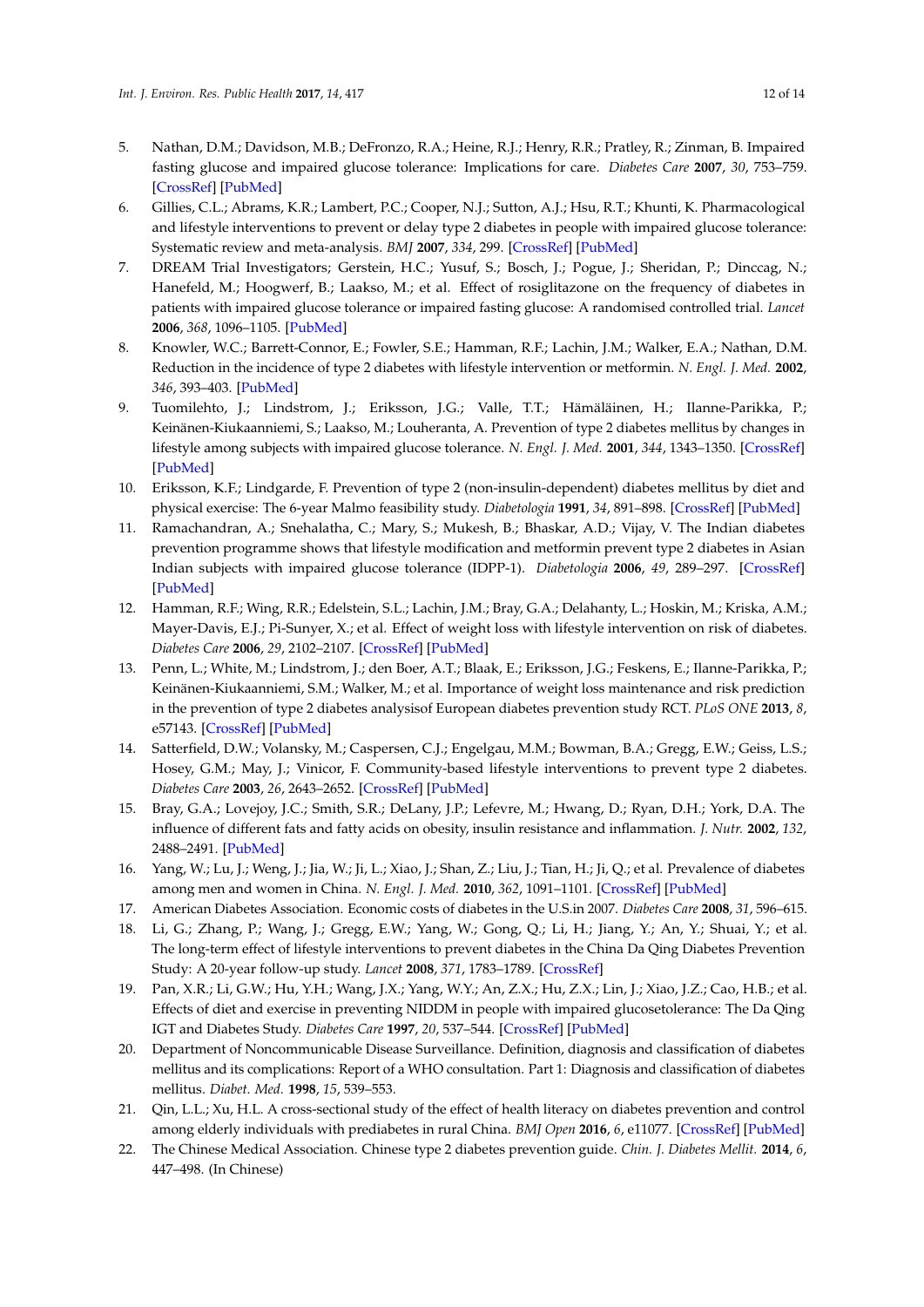- <span id="page-12-0"></span>23. Kosaka, K.; Noda, M.; Kuzuya, T. Prevention of type 2 diabetes by lifestyle intervention: A Japanese trial in IGT males. *Diabetes Res. Clin. Pract.* **2004**, *67*, 152–162. [\[CrossRef\]](http://dx.doi.org/10.1016/j.diabres.2004.06.010) [\[PubMed\]](http://www.ncbi.nlm.nih.gov/pubmed/15649575)
- <span id="page-12-1"></span>24. Gregg, E.W.; Chen, H.; Wagenknecht, L.E.; Clark, J.M.; Delahanty, L.M.; Bantle, J.; Pownall, H.J.; Johnson, K.C.; Safford, M.M.; Kitabchi, A.E.; et al. Association of an intensive lifestyle intervention with remission of type 2 diabetes. *JAMA* **2012**, *308*, 2489–2496. [\[CrossRef\]](http://dx.doi.org/10.1001/jama.2012.67929) [\[PubMed\]](http://www.ncbi.nlm.nih.gov/pubmed/23288372)
- <span id="page-12-2"></span>25. Diabetes Prevention Program Research Group; Knowler, W.C.; Barrett-Connor, E.; Fowler, S.E.; Hamman, R.F.; Christophi, C.A.; Hoffman, H.J.; Brenneman, A.T.; Brown-Friday, J.O.; Goldberg, R.; et al. 10-year follow-up of diabetes incidence and weight loss in the Diabetes Prevention Program Outcomes Study. *Lancet* **2009**, *374*, 1677–1686. [\[PubMed\]](http://www.ncbi.nlm.nih.gov/pubmed/19878986)
- <span id="page-12-3"></span>26. Tabák, A.G.; Herder, C.; Rathmann, W.; Brunner, E.J.; Kivimäki, M. Prediabetes: A high-risk state for diabetes development. *Lancet* **2012**, *379*, 2279–2290. [\[CrossRef\]](http://dx.doi.org/10.1016/S0140-6736(12)60283-9)
- <span id="page-12-4"></span>27. Ligthart, S.; van Herpt, T.T.; Leening, M.J.; Kavousi, M.; Hofman, A.; Stricker, B.H.; van Hoek, M.; Sijbrands, E.J.; Franco, O.H.; Dehghan, A. Lifetime risk of developing impaired glucose metabolism and eventual progression from prediabetes to type 2 diabetes: A prospective cohort study. *Lancet Diabetes Endocrinol.* **2016**, *4*, 44–51. [\[CrossRef\]](http://dx.doi.org/10.1016/S2213-8587(15)00362-9)
- <span id="page-12-5"></span>28. Martin, S.; Schneider, B.; Heinemann, L.; Lodwig, V.; Kurth, H.J.; Kolb, H.; Scherbaum, W.A. Self-monitoring of blood glucose in type 2 diabetes and long-term outcome: An epidemiological cohort study. *Diabetologia* **2006**, *49*, 271–278. [\[CrossRef\]](http://dx.doi.org/10.1007/s00125-005-0083-5) [\[PubMed\]](http://www.ncbi.nlm.nih.gov/pubmed/16362814)
- <span id="page-12-6"></span>29. Murata, G.H.; Shah, J.H.; Hoffman, R.M.; Wendel, C.S.; Adam, K.D.; Solvas, P.A.; Bokhari, S.U.; Duckworth, W.C. Intensified blood glucose monitoring improves glycemic control in stable, insulin-treated veterans with type 2 diabetes: The Diabetes Outcomes in Veterans Study (DOVES). *Diabetes Care* **2003**, *26*, 1759–1763. [\[CrossRef\]](http://dx.doi.org/10.2337/diacare.26.6.1759) [\[PubMed\]](http://www.ncbi.nlm.nih.gov/pubmed/12766106)
- <span id="page-12-7"></span>30. Ji, L.; Su, Q.; Feng, B.; Shan, Z.; Hu, R.; Xing, X.; Xue, Y. Glycemic control and self-monitoring of blood glucose in Chinese patients with type 2 diabetes on insulin: Baseline results from the COMPASS study. *Diabetes Res. Clin. Pract.* **2016**, *112*, 82–87. [\[CrossRef\]](http://dx.doi.org/10.1016/j.diabres.2015.08.005) [\[PubMed\]](http://www.ncbi.nlm.nih.gov/pubmed/26775249)
- <span id="page-12-8"></span>31. Hughes, M.M.; Yang, E.; Ramanathan, D.; Benjamins, M.R. Community-based diabetes community health worker intervention in an underserved Chicago population. *J. Community Health* **2016**, *41*, 1249–1256. [\[CrossRef\]](http://dx.doi.org/10.1007/s10900-016-0212-8) [\[PubMed\]](http://www.ncbi.nlm.nih.gov/pubmed/27286843)
- <span id="page-12-9"></span>32. Pearce, K.A.; Jarrett, T.D.; Scutchfield, F.D.; Talbert, J.C.; Bolt, W.D.; Barron, M.A.; Houlihan, J.M.; Dignan, M.B. Research partnerships with healthcare providers in rural community health centers: Needs and challenges in diabetes research. *Public Health Front.* **2015**, *4*, 1–6. [\[CrossRef\]](http://dx.doi.org/10.5963/PHF0401001) [\[PubMed\]](http://www.ncbi.nlm.nih.gov/pubmed/26457246)
- <span id="page-12-10"></span>33. Thompson, S.; Kent, J.; Lyons, C. Building partnerships for healthy environments: Research, leadership and education. *Health Promot. J. Aust.* **2014**, *25*, 202–208. [\[CrossRef\]](http://dx.doi.org/10.1071/HE14039) [\[PubMed\]](http://www.ncbi.nlm.nih.gov/pubmed/25434860)
- <span id="page-12-11"></span>34. Dunkley, A.J.; Bodicoat, D.H.; Greaves, C.J.; Russell, C.; Yates, T.; Davies, M.J.; Khunti, K. Diabetes prevention in the real world: Effectiveness of pragmatic lifestyle interventions for the prevention of type 2 diabetes and of the impact of adherence to guideline recommendations: A systematic review and meta-analysis. *Diabetes Care* **2014**, *37*, 922–933. [\[CrossRef\]](http://dx.doi.org/10.2337/dc13-2195) [\[PubMed\]](http://www.ncbi.nlm.nih.gov/pubmed/24652723)
- <span id="page-12-12"></span>35. Ackermann, R.T.; Finch, E.A.; Brizendine, E.; Zhou, H.; Marrero, D.G. Translating the diabetes prevention program into the community: The DEPLOY pilot study. *Am. J. Prev. Med.* **2008**, *35*, 357–363. [\[CrossRef\]](http://dx.doi.org/10.1016/j.amepre.2008.06.035) [\[PubMed\]](http://www.ncbi.nlm.nih.gov/pubmed/18779029)
- <span id="page-12-13"></span>36. Katula, J.A.; Vitolins, M.Z.; Rosenberger, E.L.; Blackwell, C.S.; Morgan, T.M.; Lawlor, M.S.; Goff, D.C.J. One-Year Results of a community-based translation of the Diabetes Prevention Program: Healthy-Living Partnerships to Prevent Diabetes (HELP PD) Project. *Diabetes Care* **2011**, *34*, 1451–1457. [\[CrossRef\]](http://dx.doi.org/10.2337/dc10-2115) [\[PubMed\]](http://www.ncbi.nlm.nih.gov/pubmed/21593290)
- <span id="page-12-14"></span>37. Xu, X.; Hall, J.; Byles, J.; Shi, Z. Dietary pattern is associated with obesity in older people in China: Data from China Health and Nutrition Survey (CHNS). *Nutrients* **2015**, *7*, 8170–8188. [\[CrossRef\]](http://dx.doi.org/10.3390/nu7095386) [\[PubMed\]](http://www.ncbi.nlm.nih.gov/pubmed/26404368)
- <span id="page-12-15"></span>38. Sun, J.; Buys, N.J.; Hills, A.P. Dietary pattern and its association with the prevalence of obesity, hypertension and other cardiovascular risk factors among Chinese older adults. *Int. J. Environ. Res. Public Health* **2014**, *11*, 3956–3971. [\[CrossRef\]](http://dx.doi.org/10.3390/ijerph110403956) [\[PubMed\]](http://www.ncbi.nlm.nih.gov/pubmed/24727356)
- <span id="page-12-16"></span>39. Kramer, M.K.; Kriska, A.M.; Venditti, E.M.; Miller, R.G.; Brooks, M.M.; Burke, L.E.; Siminerio, L.M.; Solano, F.X.; Orchard, T.J. Translating the diabetes prevention program: A comprehensive model for prevention training and program delivery. *Am. J. Prev. Med.* **2009**, *37*, 505–511. [\[CrossRef\]](http://dx.doi.org/10.1016/j.amepre.2009.07.020) [\[PubMed\]](http://www.ncbi.nlm.nih.gov/pubmed/19944916)
- <span id="page-12-17"></span>40. Whittemore, R.; Melkus, G.; Wagner, J.; Dziura, J.; Northrup, V.; Grey, M. Translating the diabetes prevention program to primary care: A pilot study. *Nurs. Res.* **2009**, *58*, 2–12. [\[CrossRef\]](http://dx.doi.org/10.1097/NNR.0b013e31818fcef3) [\[PubMed\]](http://www.ncbi.nlm.nih.gov/pubmed/19092550)